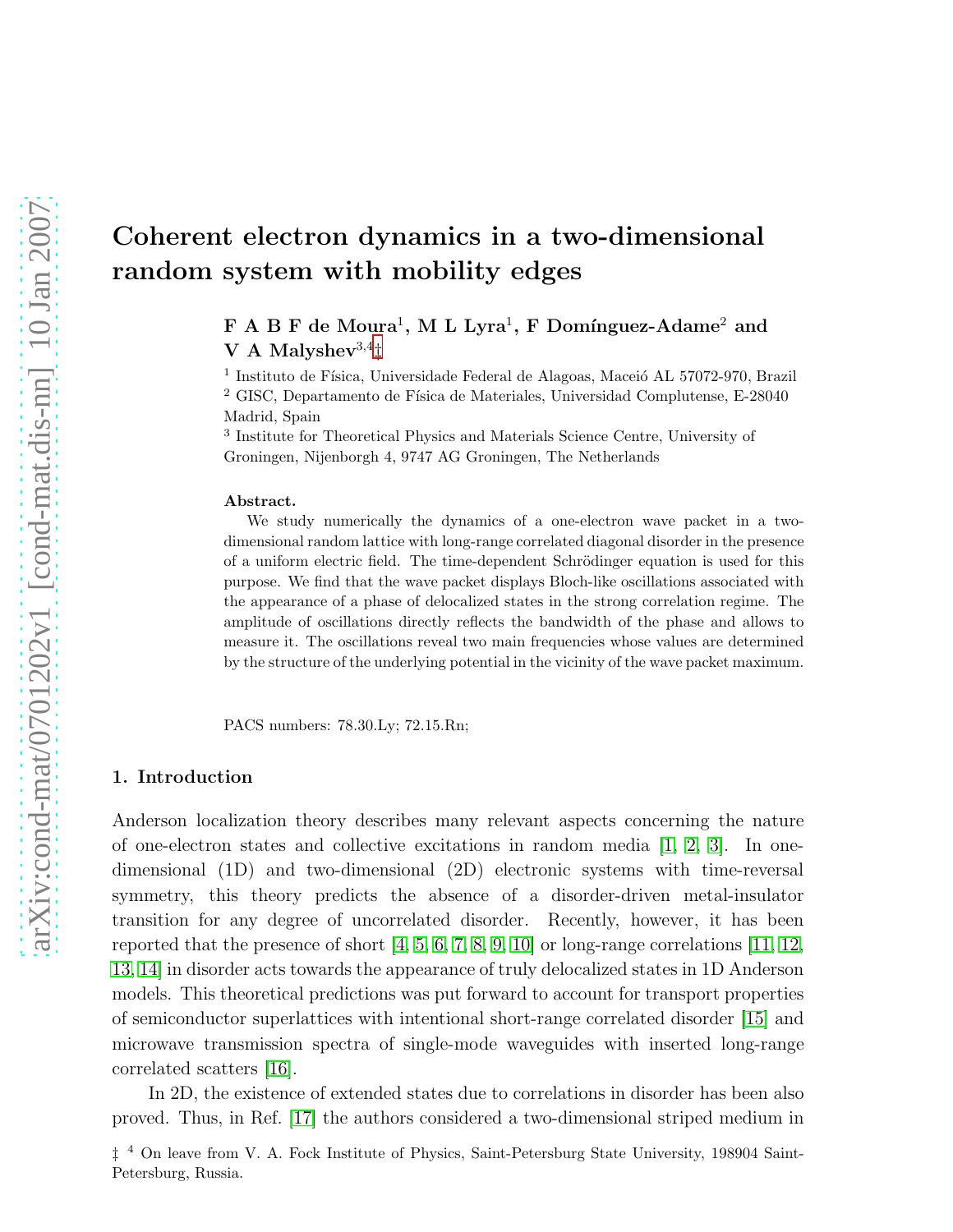the  $(x, y)$  plane with on-site correlated disorder. The on-site energies were generated by a superposition of an uncorrelated term in the x-direction and a long-range correlated contribution along y-direction. It was predicted that this model displays a disorderdriven Kosterlitz-Thouless metal-insulator transition provided strong correlations in disorder. More recently, the effect of an isotropic scale-free long-range correlated disorder on the one-electron eigenstates of the 2D Anderson model has been studied [\[18\]](#page-7-13). To introduce long-range correlations in *both*  $x$  and  $y$  directions, the site energies were chosen to have a power-law spectral density  $S(k) \propto 1/k^{\alpha_{2D}}$ , where k is the magnitude of the typical wave-vector characterizing the energy landscape roughness. The metal-insulator transition induced by strong correlations ( $\alpha_{2D} > 2$ ) was monitored by measuring the participation number exponent from the long-time behavior of the wave function spatial distribution [\[18\]](#page-7-13).

It is well known that a uniform electric field applied to a periodic lattice causes the dynamic localization of electron wave packets and gives rise to their oscillatory behavior, the so-called Bloch oscillations [\[19\]](#page-7-14). Due to the advances in semiconductor technology, it has become possible to monitor the Bloch oscillations in uniform superlattices [\[20\]](#page-7-15). Remarkably, this phenomenon is not restricted to electronic systems. Recently, the authors of Ref. [\[21\]](#page-7-16) reported the first experimental observation of photonic Bloch oscillations in two-dimensional periodic systems. In spite of the fact that the periodicity of the potential has been admitted to be the key ingredient for Bloch oscillations to exist, it has been demonstrated recently that a 1D Anderson model with diagonal long-range correlated disorder displays Bloch oscillations in the strong correlation limit [\[22\]](#page-7-17). It turned out that the period of oscillations agrees well with the one in an ideal Bloch band, while the amplitude of oscillations is proportional to the width of the delocalized phase, which has been predicted to appear in the strong correlation limit [\[11\]](#page-7-6). The spectral counterpart of Bloch oscillations —Wannier-Stark quantization of the energy spectrum— has been found to be also a remarkable feature of the model [\[23\]](#page-7-18).

In this paper, we focus on the interplay between the delocalization effect, arising from the long-range correlated disorder, and the dynamic localization, caused by an electric field acting on the system. By solving numerically the 2D time-dependent Schrödinger equation for the complete Hamiltonian, we compute the behavior of an initial Gaussian wave packet in the presence of a uniform electric field. We found clear signatures of Bloch-like oscillations [\[22\]](#page-7-17) of the wave packet between the two mobility edges of the phase of delocalized states. The amplitude of the oscillatory motion of the centroid allows us to determine the bandwidth of the delocalized phase.

#### 2. Model and Formalism

We consider a 2D electron moving in a random long-range correlated potential on a regular  $N \times N$  lattice of unitary spacing and subjected to a uniform electric field  $\bm{F}$ .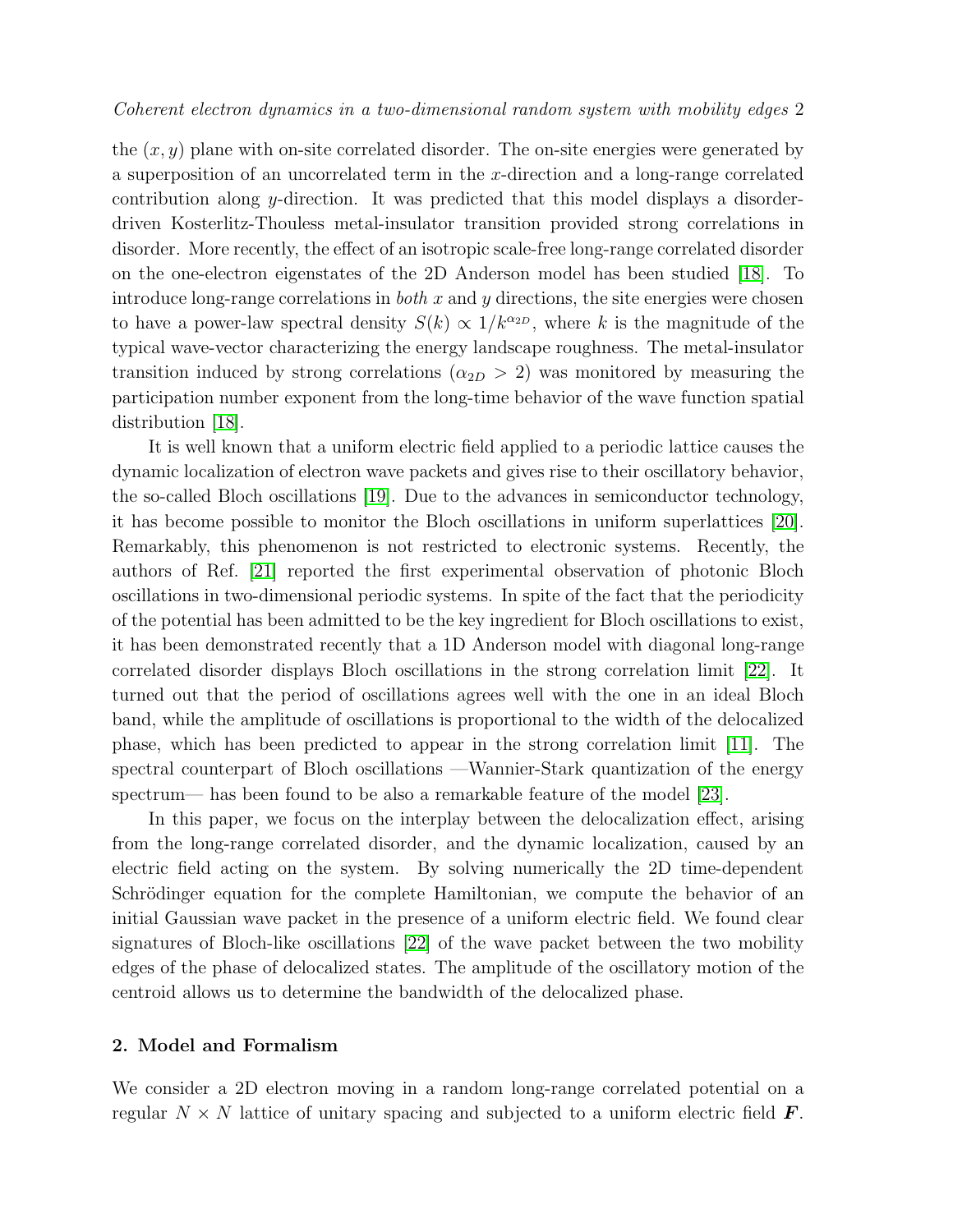Coherent electron dynamics in a two-dimensional random system with mobility edges 3

The corresponding tight-binding Hamiltonian reads [\[3\]](#page-6-2)

$$
\mathcal{H} = \sum_{m} \left( \epsilon_{m} + \mathbf{U} \cdot \mathbf{m} \right) |m\rangle \langle \mathbf{m}| + J \sum_{\langle \mathbf{m} \mathbf{n} \rangle} \left( | \mathbf{m} \rangle \langle \mathbf{n} | + | \mathbf{n} \rangle \langle \mathbf{m} | \right) , \tag{1}
$$

where  $|m\rangle$  is a Wannier state localized at site  $m = m_x e_x + m_y e_y$ ,  $\epsilon_m$  is its energy, and  $U = eF$  is the energetic bias, e being the electron charge. Here  $e_x$  and  $e_y$  are the corresponding Cartesian unit vectors. We will assume that the electric field is applied along the diagonal of the square lattice. Then  $\boldsymbol{U} = U(\boldsymbol{e}_x + \boldsymbol{e}_y)/\sqrt{2}$ . Transfer integrals are restricted to nearest-neighbor sites and are given by J. Hereafter, we fix the energy scale by setting  $J = 1$ . The long-range correlated sequence of site energies  $\epsilon_m$  are generated by making use of a Fourier transform method as follows

<span id="page-2-2"></span>
$$
\epsilon_{m} = \sum_{k_{x}=1}^{N/2} \sum_{k_{y}=1}^{N/2} \frac{\zeta(\alpha_{2D})}{k^{\alpha_{2D}/2}} \cos\left(\frac{2\pi m_{x} k_{x}}{N} + \phi_{k_{x}k_{y}}^{(x)}\right) \cos\left(\frac{2\pi m_{y} k_{y}}{N} + \phi_{k_{x}k_{y}}^{(y)}\right), (2)
$$

where  $k^2 = k_x^2 + k_y^2$ , and  $\phi_{k_x k}^{(x)}$  $_{k_{x}k_{y}}^{(x)}$  and  $\phi_{k_{x}k_{y}}^{(y)}$  $\binom{(y)}{k_x k_y}$  are  $N^2/2$  independent random phases uniformly distributed in the interval  $[0, 2\pi]$  and  $\zeta(\alpha_{2D})$  is a normalization constant, such that  $\langle \varepsilon_m^2 \rangle = 1$ . We also shift the on-site energies in order to have  $\langle \varepsilon_m \rangle = 0$ . The Wannier amplitudes evolve in time according to the time-dependent Schrödinger equation which can be written as [\[3\]](#page-6-2)

<span id="page-2-0"></span>
$$
i\,\dot{\psi}_m = (\epsilon_m + \mathbf{U} \cdot \mathbf{m})\,\psi_m + (\psi_{m+e_x} + \psi_{m-e_x} + \psi_{m+e_y} + \psi_{m-e_y})\,,\qquad(3)
$$

with  $\hbar = 1$ . Having introduced the model of disorder, we solve numerically Eq. [\(3\)](#page-2-0) to study the time evolution of an initially Gaussian wave packet of width  $\sigma$  centered at site  $m_0$ 

<span id="page-2-1"></span>
$$
\psi_{\mathbf{m}}(t=0) = A(\sigma) \exp\left[-\frac{(\mathbf{m} - \mathbf{m}_0)^2}{4\sigma^2}\right] \tag{4}
$$

Once Eq. [\(3\)](#page-2-0) is solved for the initial condition [\(4\)](#page-2-1), we compute the projection of the mean position of the wave packet (centroid) along the field direction

$$
R(t) = \frac{1}{\sqrt{2}} \left( \mathbf{e}_x + \mathbf{e}_y \right) \cdot \sum_{\mathbf{m}} \mathbf{m} \left| \psi_{\mathbf{m}}(t) \right|^2 \,. \tag{5}
$$

### 3. Results and discussion

In the absence of disorder ( $\epsilon_m = 0$ ), all the states are dynamically localized by the uniform electric field and the centroid oscillates in time, revealing Bloch oscillations [\[19\]](#page-7-14). The amplitude and the period of these oscillations are estimated from semiclassical arguments (see, e.g., Ref. [\[24\]](#page-7-19)) as  $L_U = W/U$  and  $\tau_B = 2\pi/U$ , respectively, where W is the width of the Bloch band in units of the transfer integral  $J(W = 8$  in our case). The frequency of the Bloch oscillations is given by  $\omega = 2\pi/\tau_B$  and, therefore, is equal to the bias magnitude  $U$  in the chosen units.

To study joint effects of the bias and correlated disorder, we performed numerical simulations of Eq. [\(3\)](#page-2-0). In all simulations square lattices of size  $N \times N = 250 \times 250$  were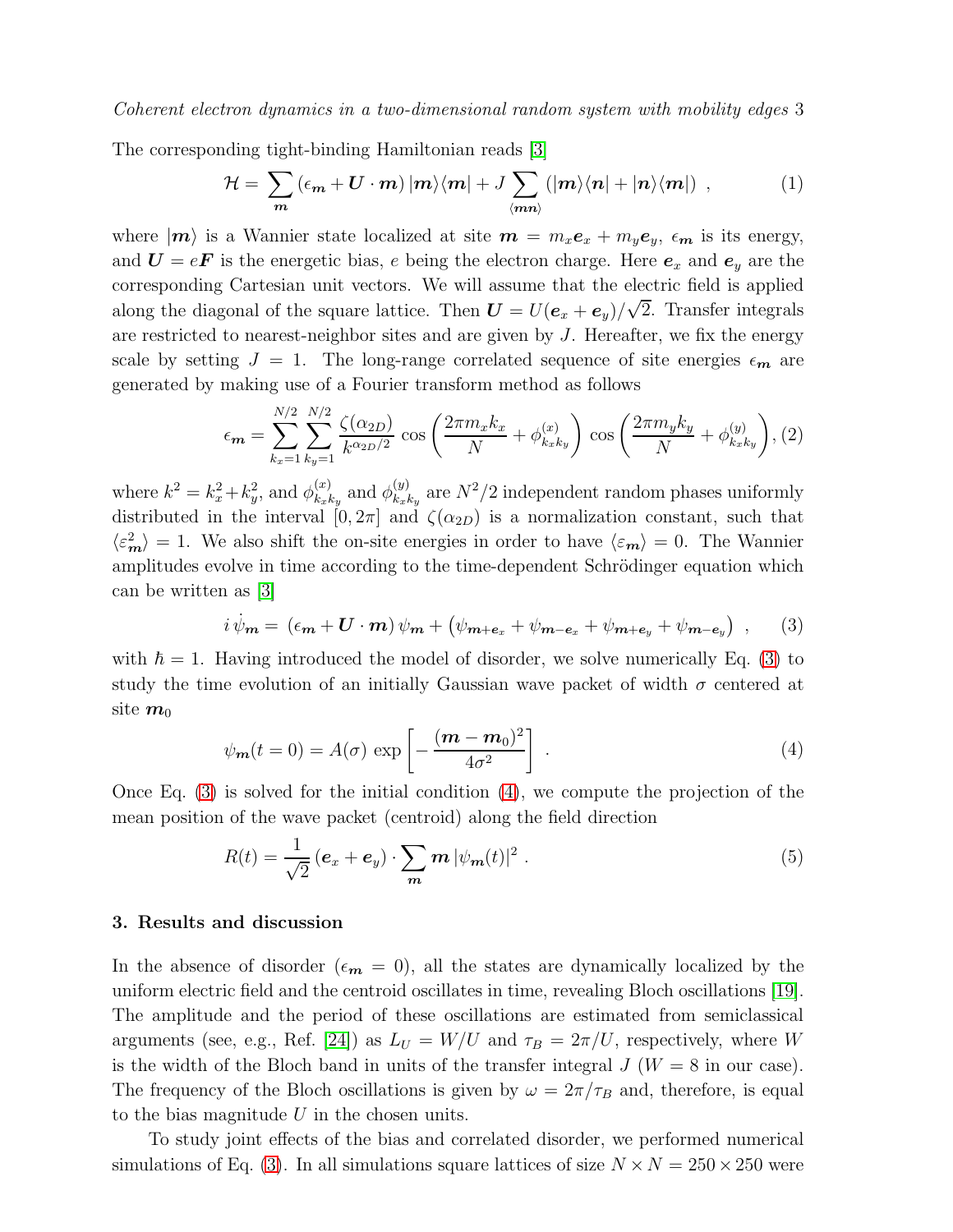used. The initial wave packet was considered to be located in the center of the lattice,  $m_0 = (N/2)(e_x + e_y)$  and its standard deviation was set to  $\sigma = 1$ .

In Fig. [1](#page-3-0) (upper panel) we plotted the centroid time behavior of a biased wave packet  $(U = 1)$  in a weakly correlated random potential  $(\alpha_{2D} = 1)$ . Recall that in the absence of bias all the states are localized for such a value of the correlation exponent  $\alpha_{2D}$  [\[18\]](#page-7-13). As is seen, switching on the bias does not lead to coherent oscillations of the wave packet. A more detailed inspection of these numerical data shows that Bloch oscillations in the weak correlation regime  $(\alpha_{2D} < 2)$  can be observed only for a short initial transient. They are strongly damped by disorder and rapidly transformed into an incoherent motion of the centroid presented in Fig. [1](#page-3-0) (upper panel). To provide a further confirmation of this claim, we calculated the Fourier spectrum  $R(\omega)$  of the centroid  $R(t)$ . Figure [1](#page-3-0) (lower panel) shows the result after averaging over 50 realizations of disorder. We observe that the Fourier spectrum  $R(\omega)$  is rather broad, suggesting that  $R(t)$  is similar to a short-range correlated noise signal with no typical frequency.



<span id="page-3-0"></span>**Figure 1.** Upper panel–Centroid dynamics of a biased wave packet  $(U = 1)$  in a correlated random potential [\(2\)](#page-2-2) with  $\alpha_{2D} = 1$ . Lower panel–Fourier transform of the centroid, averaged over 50 realization of disorder.

A rather different time-domain dynamics is found in the limit of strongly correlated disorder,  $\alpha_{2D} > 2$ , when a phase of extended states emerges in the center of the band in the unbiased system [\[18\]](#page-7-13). We will show below that these states drastically affect the dynamics of the wave packet, that now resembles the oscillatory motion of the electron in a biased disorder-free lattice. In Fig. [2](#page-4-0) and [3](#page-4-1) we plotted the centroid time behavior of a biased wave packet for two values of the correlation exponent  $\alpha_{2D} = 4$  (Fig. [2\)](#page-4-0) and  $\alpha_{2D} = 5$  (Fig. [3\)](#page-4-1). Two magnitudes of the bias,  $U = 1$  and  $U = 1.25$ , were considered for each value of  $\alpha_{2D}$ . Figures [2](#page-4-0) and [3](#page-4-1) clearly demonstrate the occurrence of sustainable Bloch-like oscillations. Their amplitudes  $L_c$  are found to be  $L_c \approx W_c/U$ , where  $W_c$  is independent of the applied bias U. From the data in Fig. [2](#page-4-0) we obtain  $W_c \approx 2$ . This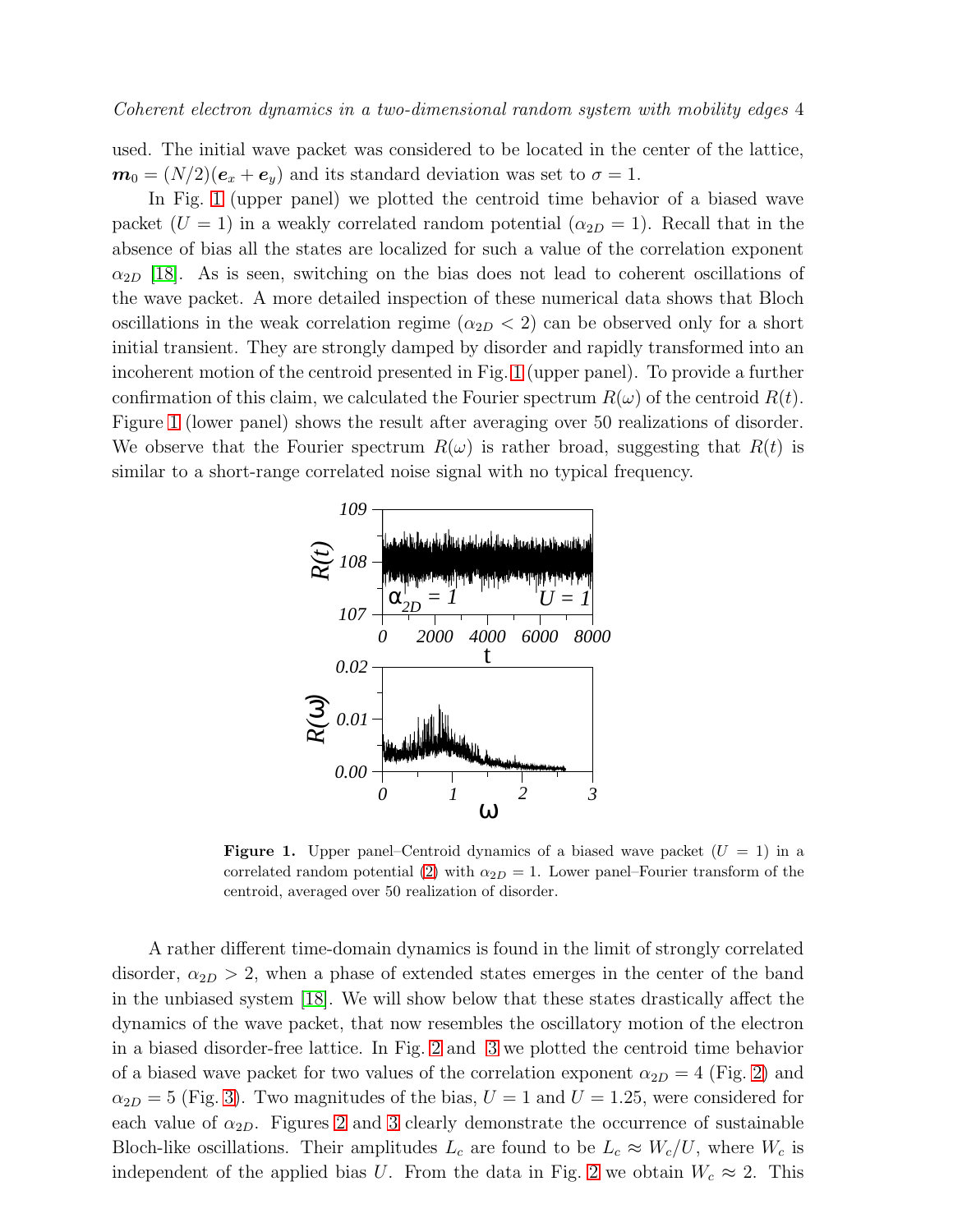value agrees remarkably well with the width of the band of extended states reported in Ref. [\[18\]](#page-7-13).



<span id="page-4-0"></span>Figure 2. Centroid dynamics of a biased wave packet in a correlated random potential [\(2\)](#page-2-2) with  $\alpha_{2D} = 4$  calculated for two bias magnitudes  $U = 1$  and  $U = 1.25$ (left panel). One can see a clear signature of sustainable Bloch-like oscillations. The corresponding Fourier spectra of the centroid, obtained by averaging over 50 realizations of disorder, are shown in the right panel.



<span id="page-4-1"></span>**Figure 3.** Same as in Fig. [2](#page-4-0) but for  $\alpha_{2D} = 5$ . The inset shows the Fourier spectrum of the centroid for a single realization, clearly illustrating the fact that the oscillations reveal two dominant frequencies around  $\omega = U$ .

The Fourier spectra  $R(\omega)$  of the centroid, computed after averaging over 50 realization of disorder, show a single broad peak at about  $\omega = U$ . The peak frequency nicely agrees with the one in an ideal Bloch band. Looking, however, at the Fourier spectrum of a single realization (as shown in the inset in Fig. [3\)](#page-4-1), one notices that actually  $R(\omega)$  has two narrow peaks. The frequency of these peaks fluctuates from one realization to the other, which after averaging results in a broad single-peaked spectral density. This splitting is not found in 1D long-range correlated potentials.

With the aim to elucidate the anomalies found, we present a simplified model that sheds light on the origin of this doublet structure in the Fourier spectrum of the centroid oscillations. To this end, we recall that the random site potential  $\epsilon_m$  is given by the sum of harmonic terms [\(2\)](#page-2-2). The amplitude of each term decreases upon increasing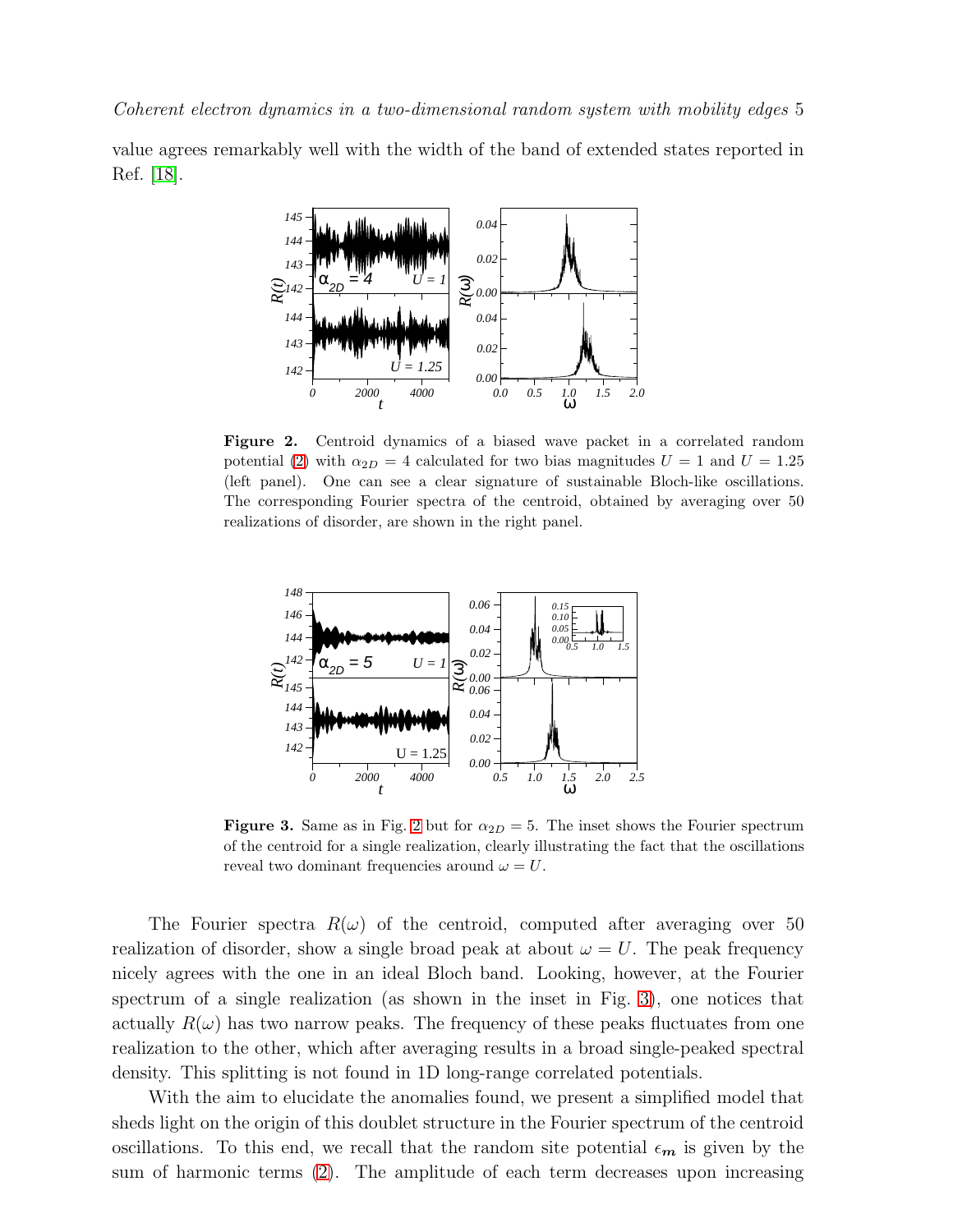#### Coherent electron dynamics in a two-dimensional random system with mobility edges 6

the harmonic number. For sufficiently high values of  $\alpha_{2D}$ , the first term in the series will be dominant, while the others are considerably smaller. Consequently, the site potential for a given realization represents a harmonic function, perturbed by a colored noise (see Ref. [\[25\]](#page-7-20)). Based on this observation, we keep only the first term in [\(2\)](#page-2-2) and neglect all others in our further argumentations. Thus, the "random" site potential now is  $\epsilon_m = \zeta \cos(2\pi m_x/N + \phi^{(x)}) \cos(2\pi m_y/N + \phi^{(y)})$ , where phases  $\phi^{(x)}$  and  $\phi^{(y)}$  can be arbitrarily chosen.



<span id="page-5-0"></span>Figure 4. Left panels show the centroid time behavior of a biased wavepacket moving in a potential  $\epsilon_m = \zeta \cos(2\pi m_x/N + \phi_x) \cos(2\pi m_y/N + \phi_y)$  for the two sets of phases  $\phi_x$  and  $\phi_y$  indicated in the plots. Right panels show the corresponding centroid Fourier spectra.

The effective local bias is a superposition of the external one and the gradient of the local potential,  $\boldsymbol{U_m^{\text{eff}}} = \boldsymbol{U} - \nabla_{\boldsymbol{m}} \epsilon_{\boldsymbol{m}}$ . At the initial position,  $\boldsymbol{m}_0 = (N/2)(\boldsymbol{e}_x + \boldsymbol{e}_y)$ , its components will be given by

$$
U_x^{\text{eff}} = U + (2\pi\zeta/N)\sin\phi^{(x)}\cos\phi^{(y)},\qquad(6)
$$

$$
U_y^{\text{eff}} = U + (2\pi\zeta/N)\sin\phi^{(y)}\cos\phi^{(x)}\,. \tag{7}
$$

For  $\phi^{(x)} = \phi^{(y)}$ , the components of the effective bias are identical. As the frequency of the Bloch oscillations is proportional to the magnitude of the effective bias, only a single dominant frequency shall be present in this case. One just observes this in Fig. [4](#page-5-0) (left-upper panel). Notice that for the particular case plotted  $(\phi^{(x)} = \phi^{(y)} = 0)$ , the local bias at the central position does not acquire any contribution coming from the harmonic potential, which results in a null shift of the oscillation frequency. However, for the general case of  $\phi^{(x)} \neq \phi^{(y)}$ , the local bias components will differ by an amount on the order of  $1/N$ . Therefore, Bloch oscillations will have two dominant frequencies. This feature is exemplified in Fig. [4](#page-5-0) (left-lower panel) where we used  $\phi^{(x)} = 0$  and  $\phi^{(y)} = 0.5$ . For this case  $U_x^{\text{eff}}$  at  $m_0$  is not influenced by the local potential and the corresponding oscillation frequency is not shifted. On the other hand, the typical frequency associated with oscillations along the y-direction is shifted from the bare frequency  $\omega = U = 1$ . The two peak structure depicted in Fig. [4](#page-5-0) (left-lower panel) and in the inset of Fig. [3](#page-4-1) (right-upper panel) has, therefore, their origin in the distinct contributions given by the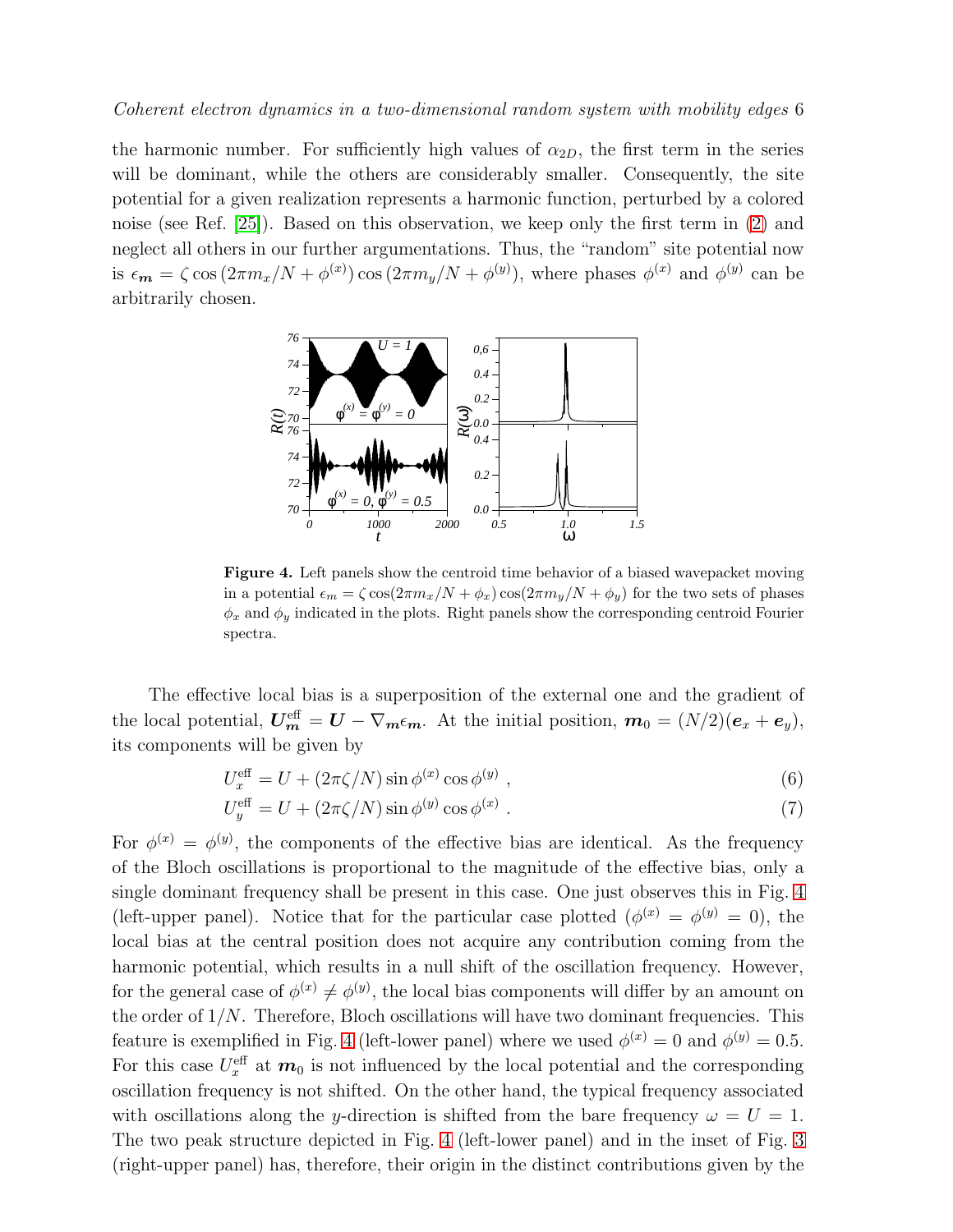gradient of the local potential to the effective local bias. Averaging over random phases  $\phi^{(x)}$  and  $\phi^{(y)}$  results in a broader Fourier spectrum  $R(\omega)$  around  $\omega = U = 1$  with a mean width on the order of  $1/N$ .

### 4. Summary and concluding remarks

We studied the electron motion on a 2D square lattice with on-site long-range correlated disorder in the presence of an external uniform electric field. Long-range correlations were introduced by using a 2D discrete Fourier method which generates an appropriate disorder distribution with spectral density  $S(k) \propto 1/k^{\alpha_{2D}}$ . Solving numerically the Schrodinger equation, the time evolution of an initial Gaussian wave packet was investigated, aiming to find coherent Bloch oscillations. Our results suggest that the oscillations are strongly damped in the weak correlation limit  $\alpha_{2D} < 2$ , when all the states are localized because of disorder. The motion of the wave packet on a large time scale is chaotic in this case. The sustained oscillations arise for  $\alpha_{2D} > 2$ , when a phase of the extended states emerges at the center of the band. The amplitude of oscillations was found to be proportional to the energy difference between the two mobility edges of the delocalized phase [\[18\]](#page-7-13), in good agreement with semiclassical arguments. Thus, we arrive at one of the principal conclusions of this work: (i) there exist clear signatures of the Bloch oscillations of a biased Gaussian wave packet in the strong correlation regime  $(\alpha_{2D} > 2)$ , originated from the presence of the two mobility edges, and (ii) the oscillations exhibit two dominant frequencies because the local bias has a contribution from the site energy potential. This is understood using semiclassical arguments.

The richness of the predicted dynamical behavior can lead to new electro-optical devices, based on the coherent motion of confined electrons. We hope that the present work will stimulate experimental activities along this direction.

#### 4.1. Acknowledgments

This work was partially supported by CNPq, CAPES, and FINEP (Federal Brazilian Agencies), and FAPEAL (Alagoas State Agencies). Work at Madrid was supported by MEC (Project FIS2006-01485). V. A. M. acknowledges support from the Stichting voor Fundamenteel Onderzoek der Materie (FOM) and from ISTC (grant # 2679).

#### <span id="page-6-0"></span>References

- <span id="page-6-1"></span>[1] Anderson P W 1958 *Phys. Rev.* 109 1492
- <span id="page-6-2"></span>[2] Abrahams E, Anderson P W, Licciardello D C and Ramakrishnan T V 1979 *Phys. Rev. Lett.* 42 673
- [3] Kramer B and MacKinnon A 1993 *Rep. Prog. Phys.* 56 1469 Lifshitz I M Gredeskul S A and Pastur L A 1988 *Introduction to the Theory of Disordered Systems* (New York: Wiley)
- <span id="page-6-3"></span>[4] Flores J C 1989 *J. Phys.: Condens. Matter* 1 8471